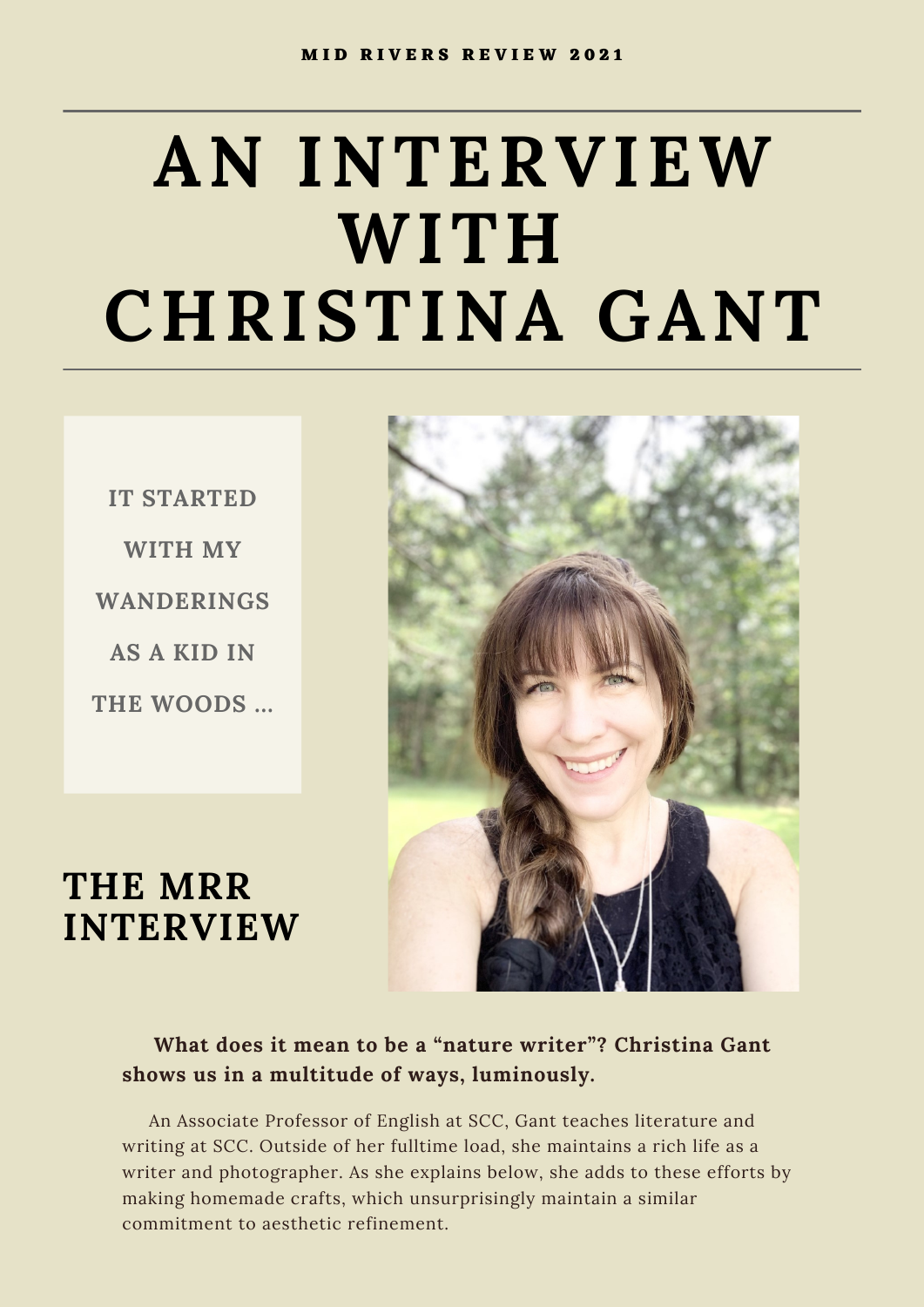## CHRISTINA GANT SPEAKS

With Jayme Novara, Gant co-authored a textbook titled Introduction to World Mythology (Kendall Hunt Publishing) that is now in its second edition. Gant has published prolifically under the pen name Ember Grant, writing four new age books in the fields of alternative spirituality, mythology and folklore for Llewellyn Worldwide. More than 30 of her poems have been published in small literary journals and magazines and have received several awards, including the Reynolds Prize from Phi Theta Kappa and the Editor's Choice Award from the Eliot Review.

Gant's Instagram page (@poetofthewoods) froths virtually daily with something beautiful. She produces finely wrought photo-texts known as blackout poetry (aka erasure or redaction poetry), nature photos and photos of her other interests and ventures. Gant's photography, like her writing, is a vista into the largess of the world.

This MRR Interview was conducted on June 2, 2021.

– Michael Kuelker SCC Professor (Emeritus) of English

#### *POSTSCRIPT*

Since the publication of *Mid Rivers Review 2021*, Gant has signed a contract for her fifth book with Llewellyn Worldwide.

MID RIVERS REVIEW is a literary journal published annually by the English department of St. Charles Community College.

SCC offers a Certificate of Specialization in creative writing. This 18-hour certificate program provides students the opportunity to hone their skills and abilities in a variety of forms of creative writing, as well as the practices of publishing writing.

Learn more at stchas.edu.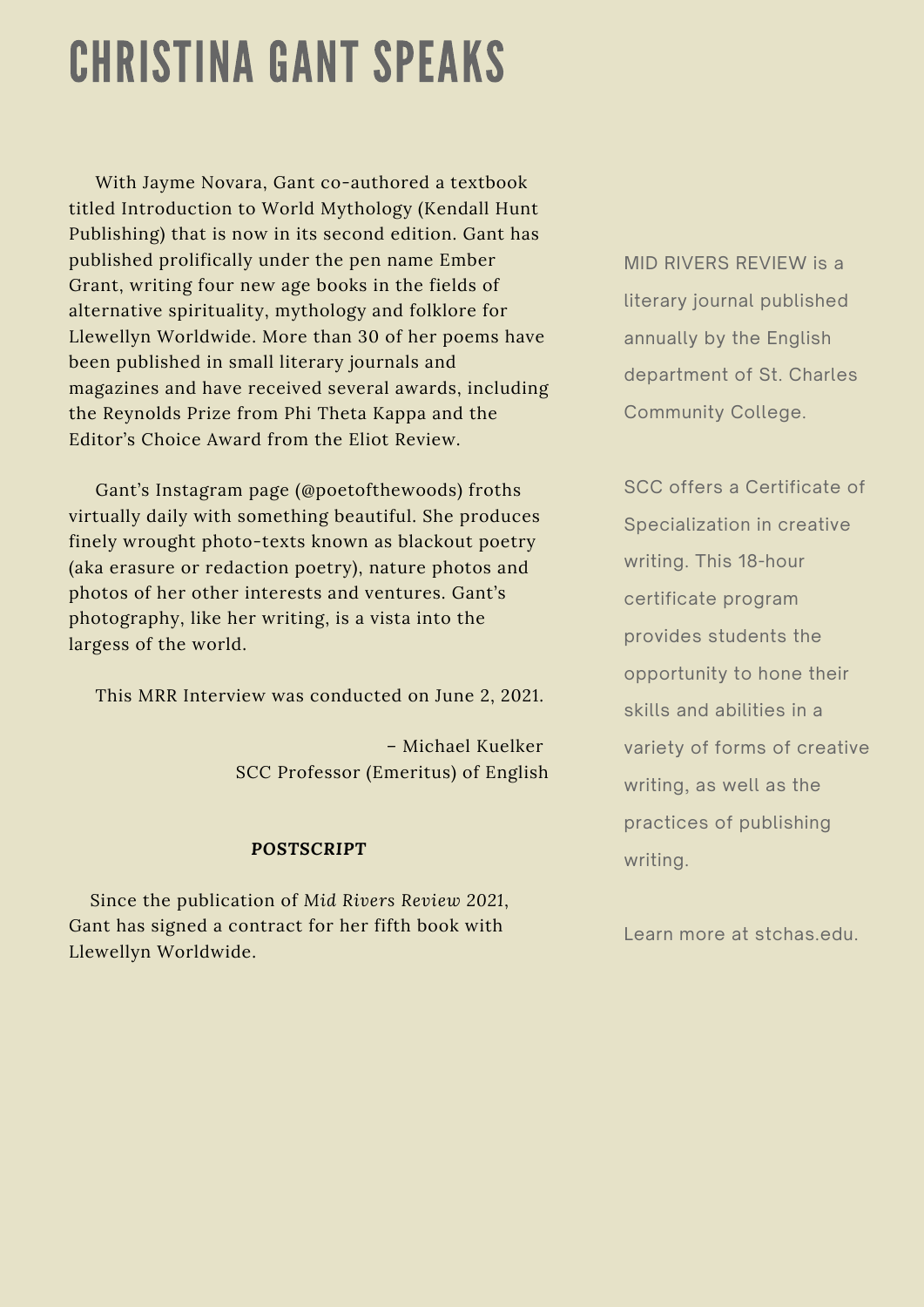#### **MRR: Your nature writing is exquisite. It reveals a world that is alive and tangibly before us, full of mystery, vitality and depth. How did you develop this kind of awareness?**

**CHRISTY GANT:** I grew up at a beautiful place near Cuivre River state park. My family had 20 acres, which is what I have now, which brings me full circle. But I digress. I am an only child, and I grew up wandering around in the woods. That was my thing. It was me and my cats and dogs and whatever pets we happened to have or pets that I would find like turtles and ducks or whatever. I was just that kid, that nature kid.

I was really in love with science and the natural world. I had my field guide in my back pocket all the time, trying to identify all the trees and flowers and birds. I was just completely enamored of it. It became kind of a spiritual thing for me. That was sort of my escape. My parents fought all the time; my dad was an alcoholic. And so, literally my escape was, take a walk in the woods and go out in nature. Ever since then, I have been trying to get that back.

My parents divorced when I was 18 and we lost that beautiful home. And so now, just last year, I was able to finally realize that dream and have my own woods again. It was really important to me. I think that's how it affected my writing so much, is because it truly was an emotional and spiritual escape for me. I found a relationship and a connection there.

#### **MRR: How much did reading about nature assist in the development of your writerly vision? Whose nature writing have you come to admire?**

**CG:** It was probably later. When I was a kid, I mostly read fantasy things and fairy tales and fun stuff like that, which explains my love of mythology and fairy tales. When I started college, that's when I first started discovering that there was nature writing out there. I started by reading the transcendentalists, of course, Thoreau and Emerson. But then later on, I actually took a class at Washington University called American and English Nature Writing, and it was all about this whole genre that I didn't know existed. And of course, I discovered Annie Dillard and Mary Oliver and all these wonderful authors who were expressing things I longed to say and doing it so beautifully. I did draw a lot of inspiration from writers like that.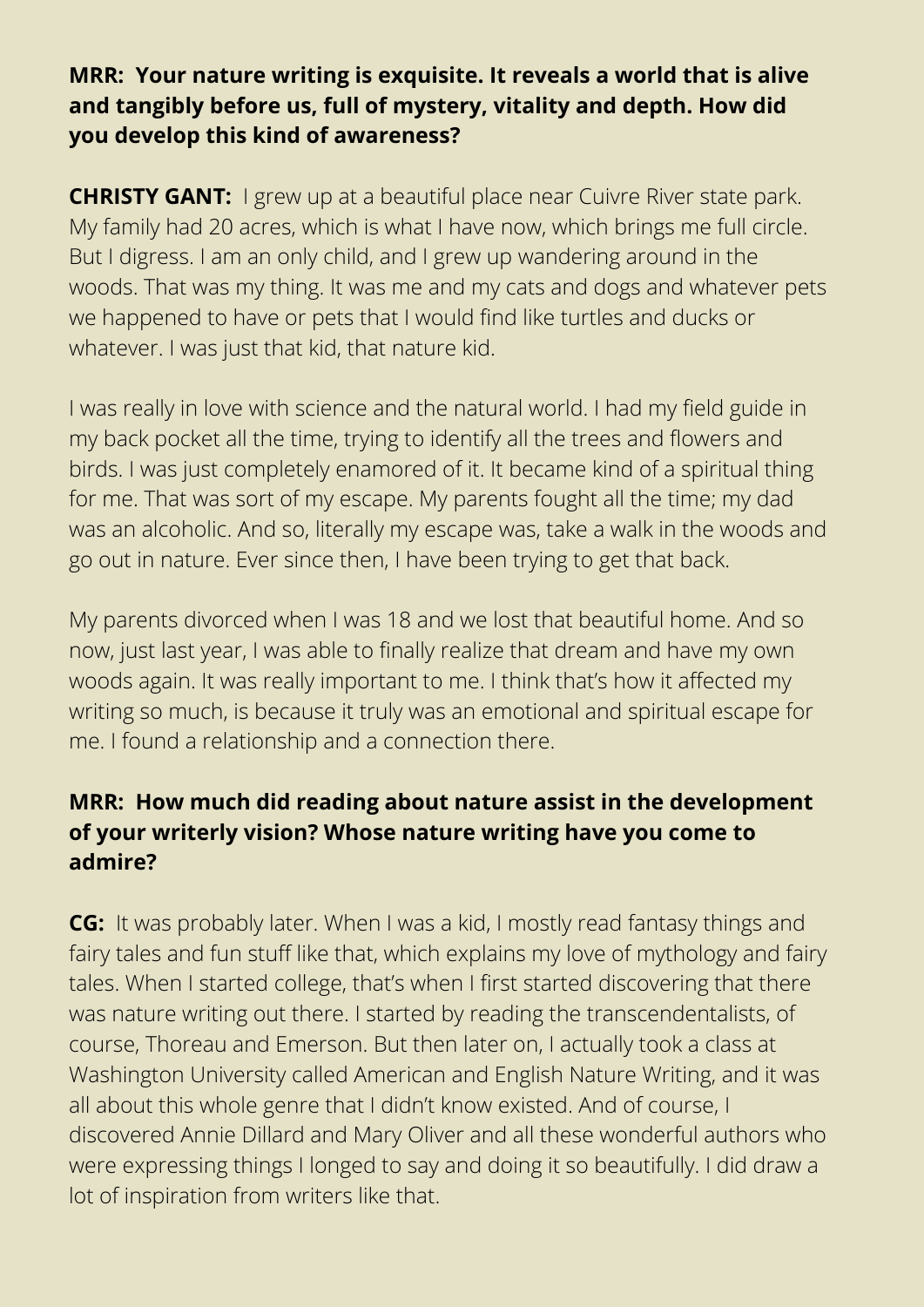#### **MRR: You've mentioned Annie Dillard and Mary Oliver. Who are some other writers and what are some works that have made a deep impression on you?**

CG: Probably Pattiann Rogers. Not a lot of people seem to know about her. She's been writing since the 80s, and she's noted for her nature writing. I first discovered her work when I was taking the Summer Writers Institute at Washington U, and the person who was running our poetry writing workshop had us read some of her work. I was floored by the way she could pull in the factual stuff, the science, but also make it kind of magical. I was really just blown away by what she was doing. That definitely helped me, I think, to elevate my work and take it to another level. Her work is just so profound. I continue to use it in my classes to give students an example of somebody who really has the masterful touch with nature poetry.

**MRR: On nature writing, I'd like to get your thoughts on what you think goes into good nature writing. In other words, the kind of writing that avoids the commonplace. We can say something that is true but it can also be conventional. But as writers, we aim to startle, unveil something fresh at least with a perspective or with language that delights on some level. How do you come up with your own good writing about nature?**

CG: Sometimes my writing starts with just describing something, and then of course it evolves as I play with the words to try to make those connections. I love thinking about poetry and all of literature as a way to explore connections between people and the world and place and time and everything else, and so I like to try to think about what I am feeling when I am in nature, not just what I am looking at.

The other day I found a yellow lady slipper orchid in my woods that I had never seen in person before, and I was just so giddy over it I couldn't even believe it. But then I thought, how would I even write a poem about this? How could I convey the joy that it feels without, you know, sounding like, 'oh wow, this is this neat flower that I've always wanted to see'; people see it in parks all the time but I've just never seen one. It's gotta be more than just, 'I'm thrilled to see this flower.' What does it represent on a deeper level? It's more than just describing the flower or the moment. It often takes quite a bit of time. I'll jot down phrases and stuff in my journal, and I might not ever go back to those words for months or even years, but it just takes time to play with it and really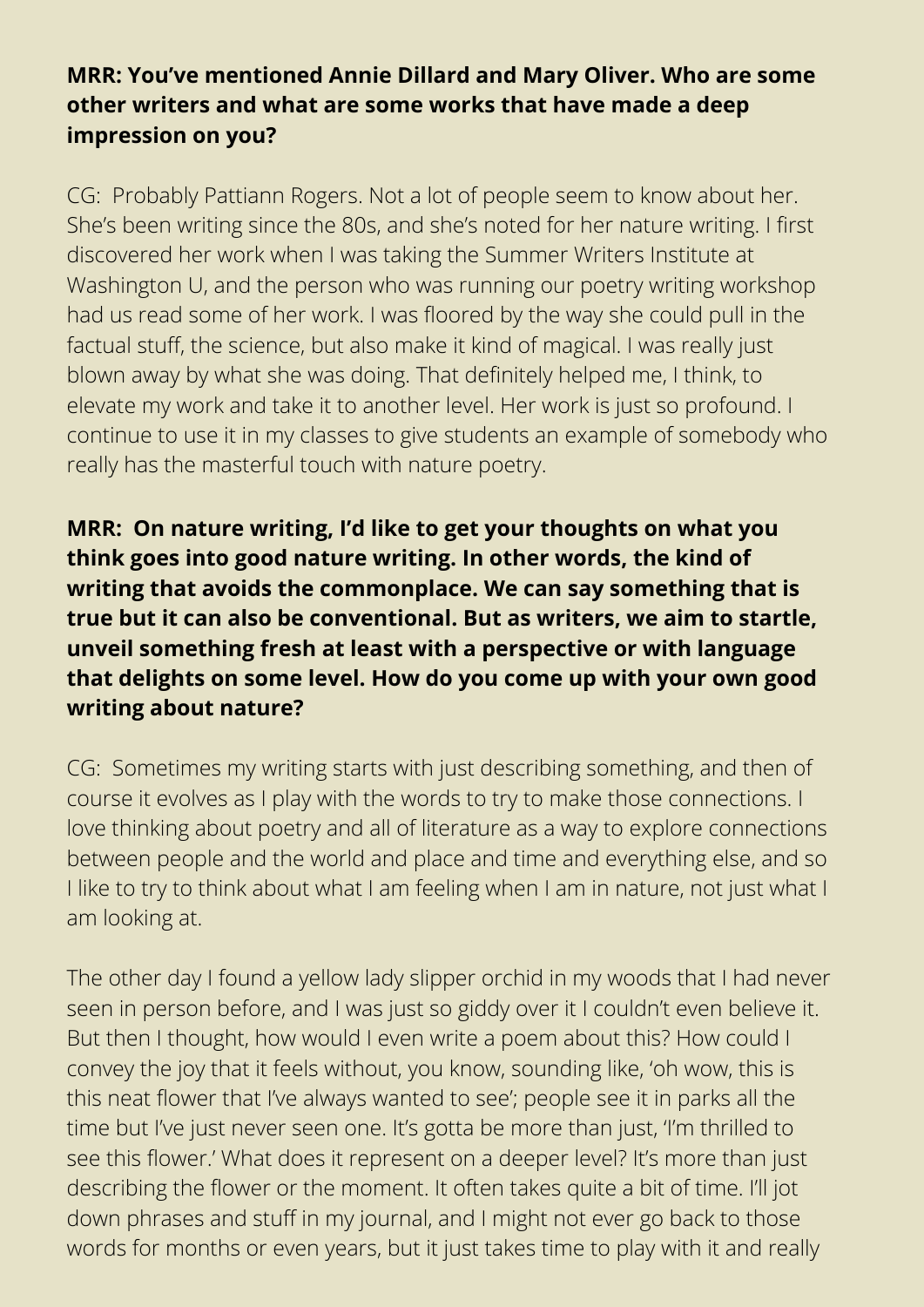dig and figure out what I am really feeling about it and what I want to say about that moment. Sometimes I don't even know how I feel until much later.

#### **MRR: How much prose writing do you do? And when do we start discussing Ember Grant and how that venture functions in your writerly life?**

CG: I'd love to write a novel someday. I've been attempting 'the great novel' that many of us want to write for decades, but I don't know if or when I'll ever do it. I play around with it. I write beginnings, I write bits and pieces. Most of the prose I am writing is nonfiction and has been since about 2000.

My love of nature is my spirituality, being sort of a pantheist, and so that led me to this whole, I guess a little over 20 years ago, maybe 25 years ago, kind of a spiritual revelation and realizing that my love of nature is my spirituality. That sent me on this whole quest of looking into mystical things. In that kind of discovery, as a way for me to explore and learn, I started writing about those things. Alternative spiritualities. The occult, by that I mean, what's mysterious and what's unknown, things that science can't explain—all these possibilities. That led me down the path to writing about those things.

I wanted a pen name for that because I wasn't sure where I was going to go with it and how comfortable I was with what people would think. Because some people look at that and they don't think it's a very serious form of writing. So I gave myself a pen name and thought I would see how it worked.

My first piece was published in 2003, and I have been publishing something every year since then. I'm writing for Llewellyn, the oldest new age publisher in the world; they've been around for over one hundred years. They are *the* new age publishers. I submitted something to them and they published it, and ever since then, I have been in touch with the editors that work on various aspects of their company. They come to me now. 'Do you want to write this?' 'Do you want to do that?' I've been writing for them ever since.

#### **MRR: What was that first piece for Llewellyn in 2003?**

CG: It was about using the four elements. The classical four elements are earth, air, fire and water. It was about using those in a meditative aspect.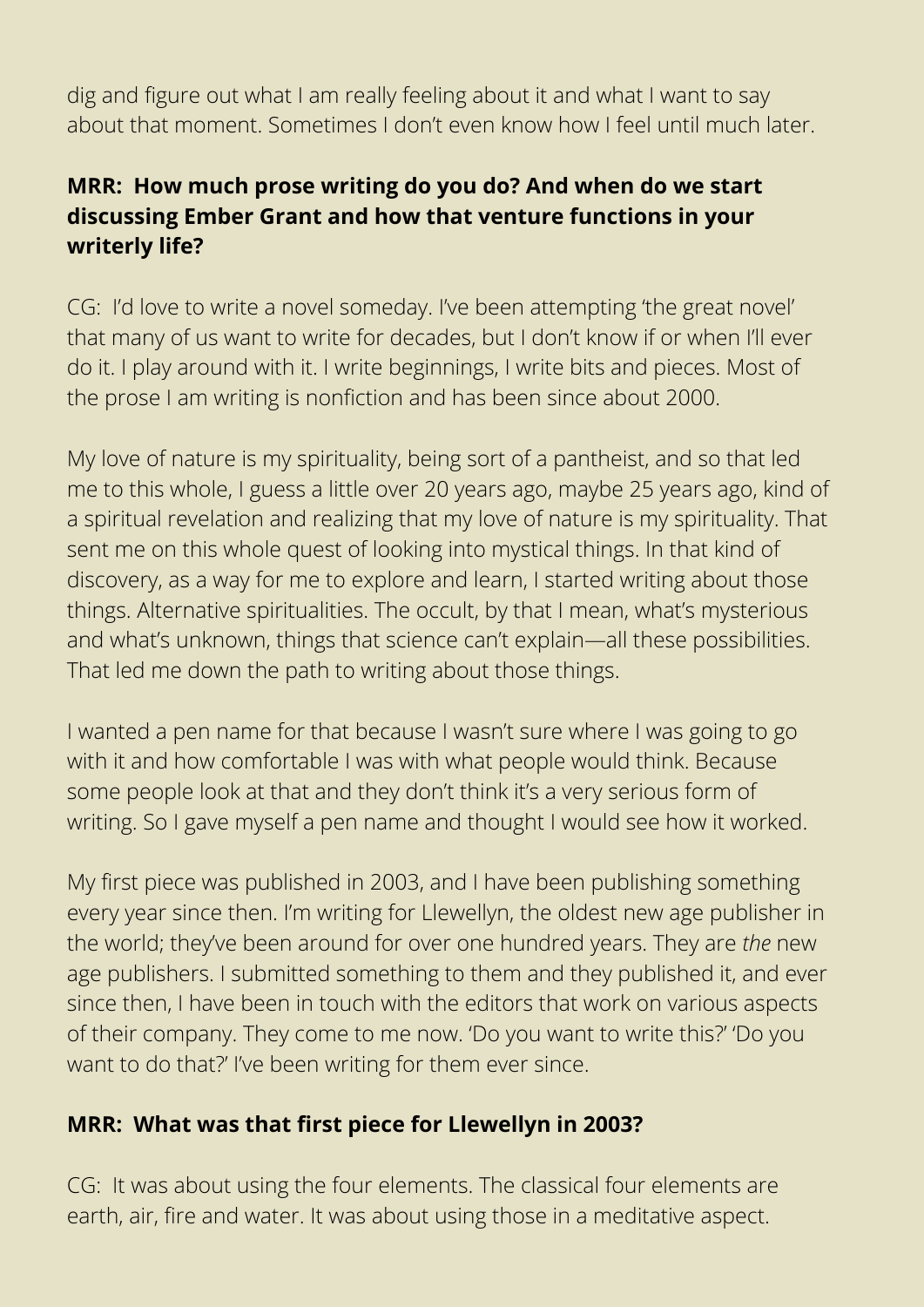That was really fun. Because of my love of nature, I'm really grounded in science, and so I have this way of reconciling my love of science with my spirituality through this platform. That was the first thing I wrote.

Through the course of my work with this company, I have also published four books. It's been really rewarding, and I've learned a lot about the publishing world and a lot about how to work with different editors. It's been a wonderful experience.

I don't know if I'll write any more [books]. Every time I finish a book, I think, 'I don't know if I have another one in me' because it's so much work and I don't know what fresh new thing I have to say; the genre is really, really crowded and popular. But if I do think of something, I'll try it again.

#### **MRR: Do your ventures in photography affect your writing? Does your writing affect the photography you do?**

JCG: They do. When I am in the act of doing the photography, though, I am usually not thinking about poetry. I usually am switching different modes. But after I have pictures, what I've been doing lately, and what I've always wanted to do since I found photography as a hobby, is to combine them in some way. I used to think it would be nice to make a coffee table book, an art book, where I find photos that I've taken that correspond with poems. It's not usually 'this photo inspired this poem.' That's pretty rare. I do have a couple pieces that are like that, but most of the time it's a separate thing and then I look for the connections later.

Last year, I decided I wanted making more of a social media presence and I know Instagram is a big place to do that, so I started sharing stuff on Instagram. I decided I wanted to find a way to combine my poetry and my photography. But of course, I don't have that much poetry that I can post every day; I'll run out of stuff. So I started doing blackout poetry, or what they call erasure poetry. Those are really fun and they're also a way for me to keep a creative spark going because they're kind of like little puzzles. So I started making those and overlaying them with my pictures. People have been doing that online for a long time, but I hadn't been doing it myself and didn't realize how popular it was, so I started doing that. Now I've opened up this whole other world, a new art form, for my explorations. I've met a lot of cool other writers online who are doing all kinds of other wonderful ways of expressing poetry and art. Some of them are doing blackout poems or cut-up poems.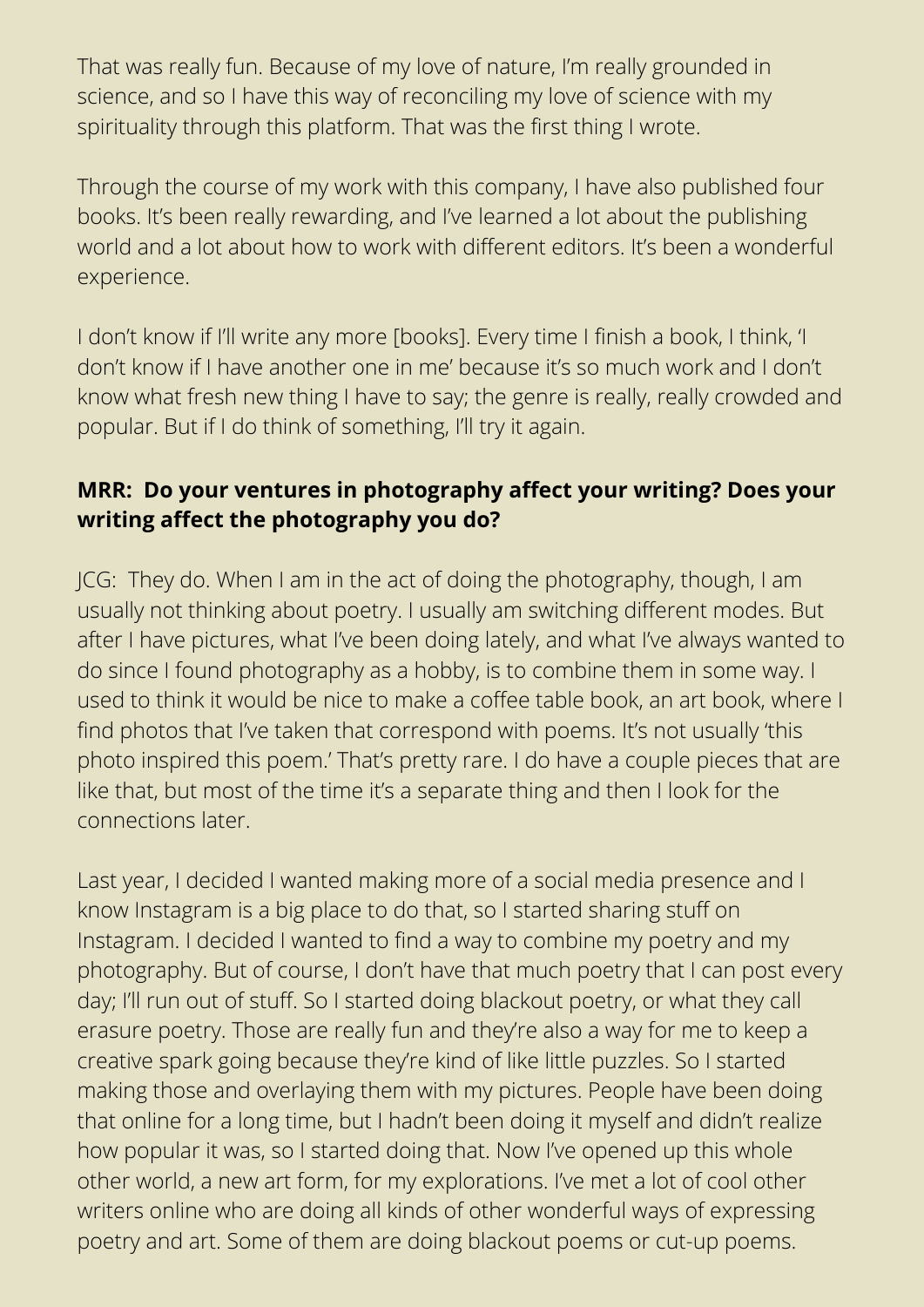Some of them are exploring their art, like painting, with poetry. So many cool things going on that I didn't realize. That has been an eye-opener and it's been inspiring.

#### **MRR: MRR: What was the first-ever piece of writing of yours that was published?**

CG: I don't know if you count high school.

#### **MRR: Oh yes.**

CG: We had a literary journal in our high school that I'm sure it didn't go past the campus, but I did get some poems in there. That was probably the first time.

The first time I remember having something out there in the world in print, it was in the early 90s, a little magazine called Pen and Ink magazine. They're not around anymore, but they're the first place I submitted old school, in the mail with a cover letter, and they wrote back and accepted it and published it.

#### **MRR: What is literally the last piece of writing that you have worked on?**

CG: Today, I have been working on a piece about rainbows. It's Pride month. I've taken some rainbow photos over the years and I thought wouldn't it be nice if I could write something about not just nature and color but people. I don't think you can overstate the importance of recognizing those beautiful differences and I thought maybe I could put together something simple for Instagram in honor of Pride month that would feature a rainbow picture and some kind of short poem about color. That's literally what I was working on five minutes before this interview. It's hard not to make it be cliché. How do you write about a rainbow without it being corny? It's hard. [Christy laughs.] We'll see if I can do it.

#### **MRR: Is it bad juju to talk about your novel or other writerly aspirations?**

CG: I don't think it is. Yes, I do want to write a novel someday. It's about time. It takes so long time to put together something that big and It seems like something else always gets in the way. But I would like to write some kind of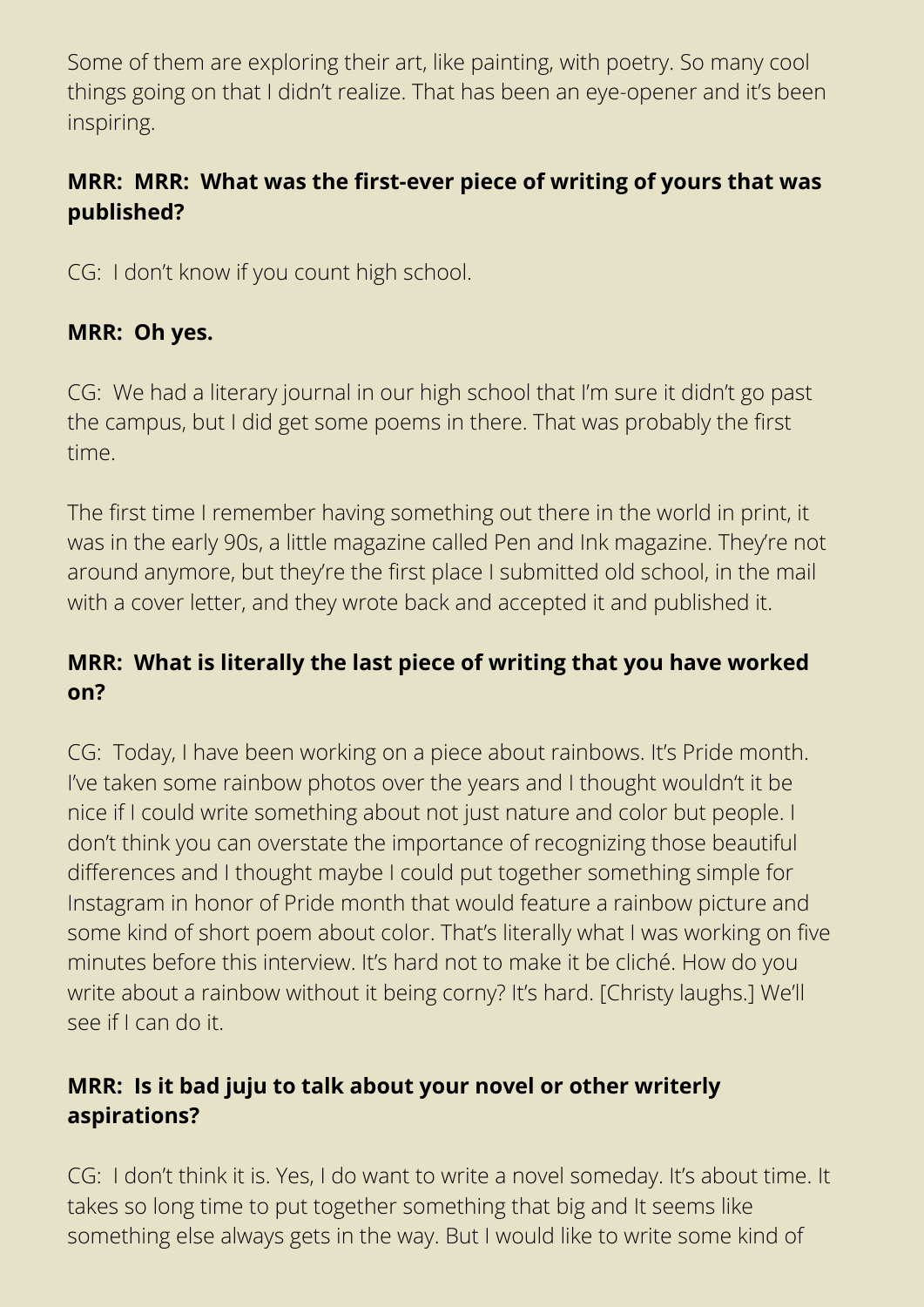fantasy novel someday. I used to think I wanted to write epic fantasy. You know, I'm a huge Tolkien geek. I thought maybe there's something there I can do. I think I've changed my mind and I'm leaning more toward urban fantasy. That's a really popular genre. That's what I have been experimenting with and playing with for the last few years.

Poetry is more important to me than that, though. I'd really rather get a book of poems before I try to tackle a novel. So I think that's where I'm going to put most of my energy in the near future, trying to get a book of poetry published.

#### **MRR: Do you have a strict regimen with your writing, or do you carve out writing time when you can amidst your other responsibilities?**

CG: This is one aspect where I don't practice what I preach. I always tell my students, 'Set aside a time every day when you're going to write,' and I don't do that. I tried. That's just not how I work. I think I could if I wanted to. If I really tried, I could say, okay, at this time every day I'm going to write. Instead, what I do is work it in whenever it fits or if I'm inspired. But I do try to write something every day.

That's why I started doing the blackout poetry. Even though I'm not writing from scratch every day, I'm at least looking at texts and playing with words a little bit each day. That's art in itself. But sometimes playing with words in that way inspires me to come up with something else. So I do try to do something creative every day, and if I'm not writing, I'm taking pictures, or making jewelry or stained glass, something crafty, something artistic every day.

#### **MRR: Let's go back to your interest in science. Not everyone who is a 'nature writer' necessarily loves the science of it, but you do. How did that develop beyond the fact that you were situated on those lovely 18 acres in your childhood? And how did this exposure to science inform your writerly self?**

CG: It started with my wanderings as a kid in the woods, but then when I was in school, science classes were my favorites. Right up until middle school, I absolutely loved it. I thought I had a career in science like maybe forestry, or maybe a wildlife biologist. That's the direction I thought I was going in until about maybe early high school. And I don't know exactly what flipped the